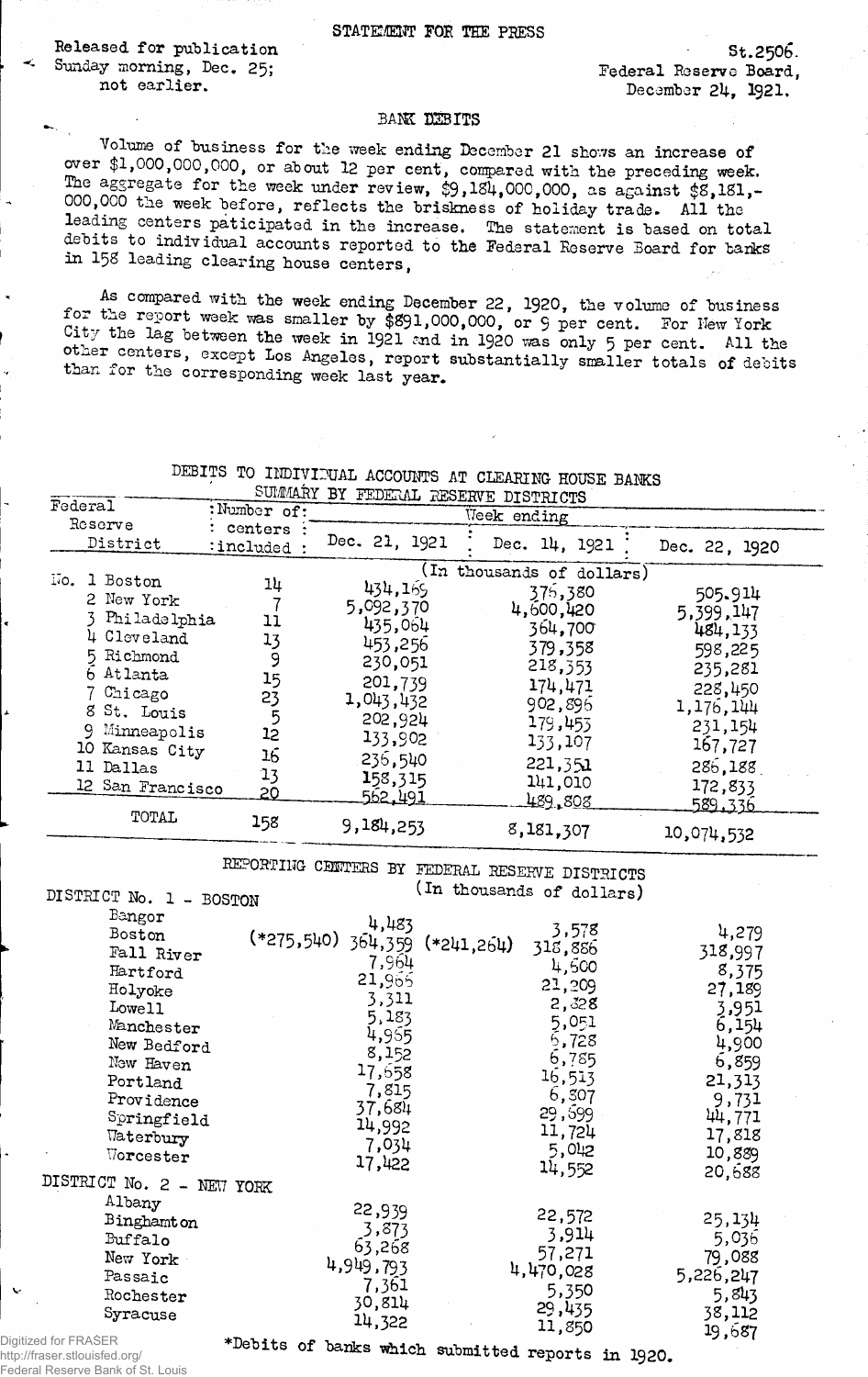$\frac{1}{2}$ **DEBITS TO INDIVIPUAL ACCOUNTS AT CLEASING BANKS**  $\frac{1}{2}$ **St.** 2506a.

|                               | MGGR GUGTUE     |                 |                           |  |
|-------------------------------|-----------------|-----------------|---------------------------|--|
|                               | Dec. 21, 1921   | Dec. $14, 1921$ | Dec. 22, 1920             |  |
|                               |                 |                 | (In thousands of dollars) |  |
| DISTRICT No. 3 - PHILADELPHIA |                 |                 |                           |  |
| Altoona                       | 3,068           | 3,108           | 3,762                     |  |
| Chester                       | 15,170          | 3,686           | 5,949                     |  |
| Harrisburg                    | 8,362           | 6,978           | 8,639                     |  |
| Johnstown                     | 5,158           | 4,452           | -                         |  |
| Lancaster                     | 5,319           | 4,728           | 5,587                     |  |
| Philadelphia                  | 356,665         | 295,669         | 392,833                   |  |
| Reading                       | 7,986           | 7,142           |                           |  |
| Scranton                      | 16,758          | 15,414          | 17,167                    |  |
| Trenton<br>Wilkes-Barre       | 13,593          | 11,601          | 18,032                    |  |
| Williamsport                  | 9,998           | 9,048           | 8,944                     |  |
| Wilmington                    | 4,541           | 4,633           | 5,824                     |  |
| York                          | 7,300           | 5,993           | 12,172                    |  |
|                               | 4,290           | 3,842           | 5,224                     |  |
| DISTRICT No. 4 - CLEVELAND    |                 |                 |                           |  |
| Akron                         | 13,758          | 10,198          | 18,020                    |  |
| Cincinnati                    | 75,441          | 60,607          |                           |  |
| Cleveland                     | 144,371         | 115,502         | 192,633                   |  |
| Columbus                      | 30,648          | 26,417          | 36,234                    |  |
| Dayton                        | 12,728          | 12,852          | 11,783                    |  |
| Erie                          | 6,357           | 7,062           | 8,664                     |  |
| Greensburg                    | 6,270           | 4,347           | 6,940                     |  |
| Lexington<br>Oil City         | 4,208           | 3,856           | 4,516                     |  |
| Pittsburgh                    | 2,994           | 2,456           | 3,933                     |  |
| Springfield                   | 173,251         | 144,867         | 251,211                   |  |
| Toledo                        | 3,630           | 3,297           | 3,974                     |  |
| Wheeling                      | 35,417<br>9,309 | 30,975          | 33,895                    |  |
| Youngs town                   | 10,315          | 7,358<br>10,171 | 10,665<br>15,757          |  |
| DISTRICT No. 5 - RICHMOND     |                 |                 |                           |  |
| Baltimore                     |                 |                 |                           |  |
| Charleston                    | 109,915         | 100,000         | 115,380                   |  |
| Charlotte                     | 6,960           | 5,109           | 6,459                     |  |
| Columbia                      | 7,704<br>5,029  | 6,013           | 6,866                     |  |
| Greenville, S. C.             | 3,744           | 4,690           | 5,354                     |  |
| Huntington                    | 5,791           | 3,912<br>4,435  |                           |  |
| Norfolk                       | 15,904          | 17,265          | 7,462                     |  |
| Raleigh                       | 3,100           | 3,900           | 16,922<br>5,050           |  |
| Richmond                      | 31,115          | 32,387          | 31,651                    |  |
| Washington                    | 44,533          | 44,554          | 40,137                    |  |
| Wilmington                    | 5,468           | 4,663           |                           |  |
| DISTRICT No. 6 - ATLANTA      |                 |                 |                           |  |
| Atlanta                       | 30,993          | 24,629          |                           |  |
| Augusta                       | 8,115           | 5,379           | 28,908                    |  |
| Birmingham                    | 16,453          | 15,331          | 7,202                     |  |
| Chattanooga                   | 9,114           | 8,112           | 20,039<br>11,911          |  |
| Jacksonville                  | 11,976          | 9,767           | 13,844                    |  |
| Knoxville                     | 6,657           | 6,163           | 7,271                     |  |
| Macon                         | 4,980           | 3,923           | 5,758                     |  |
| Mobile                        | 6,676           | 6,179           | 8,024                     |  |
| Montgomery                    | 4,414           | 3,883           | 4,526                     |  |
| Nashville                     | 15,765          | 14,823          | 21,203                    |  |
| New Orleans                   | 66,514          | 57,472          | 76,606                    |  |
| Pensacola                     | 1,452           | 1,626           | 1,952                     |  |
| Savannah                      | 12,109          | 9,599           | 13,511                    |  |
| Tampa                         | 4,910           | 5,902           | 6,143                     |  |
| Vicksburg                     | 1,611           | 1,683           | 1,552                     |  |
|                               |                 |                 |                           |  |

Digitized for FRASER http://fraser.stlouisfed.org/ Federal Reserve Bank of St. Louis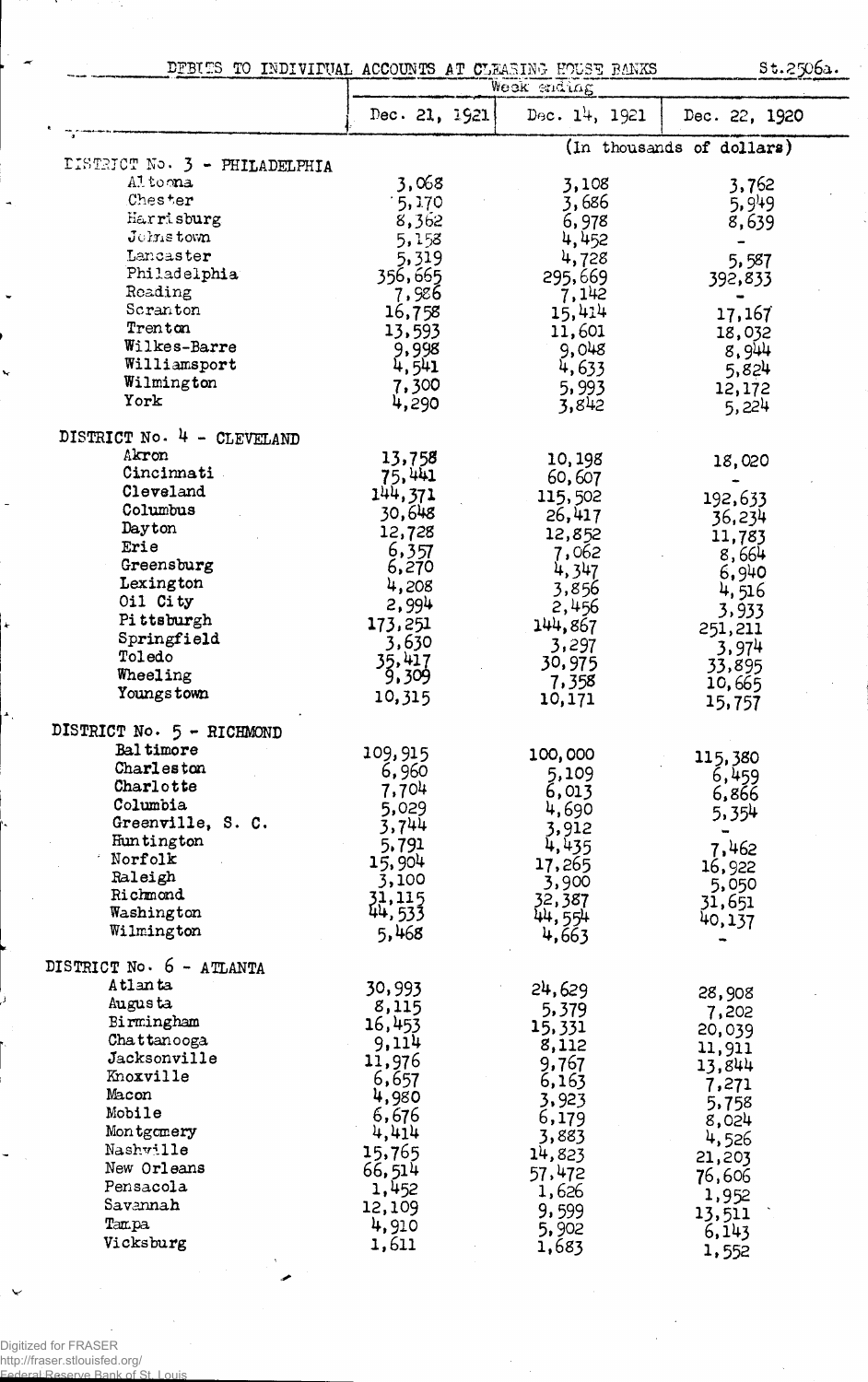|                                                  |                                           | DEBITS TO INDIVIDUAL ACCOUNTS AT CLEARING HOUSE BANKS | St.2506b.         |
|--------------------------------------------------|-------------------------------------------|-------------------------------------------------------|-------------------|
|                                                  |                                           | Week ending                                           |                   |
|                                                  | Dec. 21,1921                              | Dec 14, 1921                                          | Dec. 22, 1920     |
|                                                  |                                           | (In thousands of dollars                              |                   |
| DISTRICT No. 7 - CHICAGO                         |                                           |                                                       |                   |
| Bay City                                         | 2,987                                     | 2,531                                                 | 3,884             |
| Bloomington                                      | 2,454                                     | 2,230<br>9,623                                        | 2,539             |
| Cedar Rapids<br>Chicago                          | 8,898                                     | 596,510                                               | 12,219<br>767,708 |
| Davenport                                        | 675,522<br>7,045                          | 6,076                                                 | 7,238             |
| Decatur                                          | 3,290                                     | 3,242                                                 | 3,556             |
| Des Moines                                       | 16,057                                    | 16,175                                                | 16,820            |
| Detroit                                          | 144,503                                   | 103,204                                               | 166,277           |
| Dubuque                                          | 2,858                                     | 2,401                                                 | 3,412             |
| Flint                                            | 5,425                                     | 4,183                                                 | 5,810             |
| Ft. Wayne                                        | 8,468                                     | 7,044                                                 | 8,506             |
| Grand Rapids                                     | 25,526                                    | 21,828                                                | 19,826            |
| Indianapolis                                     | 36,058                                    | 34,130                                                | 38,054            |
| Jackson                                          | 4,332                                     | 3,217                                                 | 4,118             |
| Kalamazoo                                        | 5,546                                     | 4,207                                                 | 5,682             |
| Lansing                                          | 5,019                                     | 4,188                                                 | 5,147             |
| Milwaukee                                        | 58,659                                    | 53,291                                                | 68,505            |
| Moline                                           | 2,052                                     | 1,578                                                 | 3,376             |
| Peoria<br>Rockford                               | 8,709                                     | 7,824                                                 | 9,172             |
| Sioux City                                       | 4,522<br>6,806                            | 4,108<br>6,856                                        | 6,308<br>11,538   |
| South Bend                                       | 6,027                                     | 6,089                                                 | 3,384             |
| Springfield, Ill.                                | 5,888                                     | 5,376                                                 |                   |
| Waterloo                                         | 2,669                                     | 2,361                                                 | 3,065             |
|                                                  |                                           |                                                       |                   |
| DISTRICT No. 8 - ST. LOUIS<br>East St. Louis and |                                           |                                                       |                   |
| Nat'l Stock Yards                                | 8,055                                     | 9,514                                                 |                   |
| Evansville                                       | 5,281                                     | 4,660                                                 | 5,267             |
| Little Rock                                      | 11,211                                    | 10,044                                                | 13,525            |
| $(*23,892)$<br>Louisville                        | 30,420                                    | $(*24,560)$<br>32,432                                 | 30,919            |
| Memphis                                          | 27,453                                    | 26,293                                                | 29,075            |
| Quincy                                           | 2,242                                     | 2,245                                                 |                   |
| St. Louis                                        | $(*135,087)$ 148,986 $(*113,896)$ 127,162 |                                                       | 152,368           |
| Springfield, Mo.                                 | 3,278                                     | 2,891                                                 |                   |
| DISTRICT No. 9 - MINNEAPOLIS                     |                                           |                                                       |                   |
| Aberdeen                                         | 1,706                                     | 1,221                                                 | 1,585             |
| Billings                                         | 1,684                                     | 1,827                                                 | 2,021             |
| Duluth                                           | 15,995                                    | 19,682                                                | 26,778            |
| Fargo                                            | 2,461                                     | 2,464                                                 | 2,634             |
| Grand Forks                                      | 1,531                                     | 1,678                                                 | 1,456             |
| Great Falls                                      | 1,379                                     | 1,694                                                 | 2,738             |
| Helena                                           | 3,435                                     | 3,647                                                 | 2,972             |
| Minneapolis                                      | 69,482                                    | 65,886                                                | 83,822<br>35,414  |
| St. Paul<br>Sioux Falls                          | 29,565<br>3,858                           | 28,257<br>4,000                                       | 4,500             |
|                                                  | 1,774                                     | 1,724                                                 | 2,427             |
| Superior<br>Winona                               | 1,032                                     | 1,027                                                 | 1,380             |
|                                                  |                                           |                                                       |                   |
| DISTRICT No. 10 - KANSAS CITY                    | 1,295                                     | 1,289                                                 | 1,368             |
| Atchison<br>Bartlesville                         | 1,972                                     | 2,416                                                 | 3,142             |
| Cheyenne                                         | 2,276                                     | 1,943                                                 | 2,001             |
| Colorado Springs                                 | 2,535                                     | 3,045                                                 | 2,866             |
| Denver                                           | 36,200                                    | 31,678                                                | 45,846            |
| Joplin                                           | 2,444                                     | 2,322                                                 | 2,848             |
| Kansas City, Kans.                               | 3,946                                     | 3,250                                                 | 4,484             |
| Kansas City, Mo.                                 | 68,889                                    | 64,355                                                | 85,602            |
| Muskogee                                         | 3,703                                     | 3,045                                                 | 5,848             |
| Oklahoma City                                    | 18,851                                    | 17,470                                                | 22,858            |
| Omaha                                            | 37,521                                    | 36,270                                                | 46,301            |
| Pueblo                                           | 4,969                                     | 2,979                                                 | 6,319             |
| St. Joseph                                       | 16,368                                    | 16,361                                                | 17,531            |
| Topeka                                           | 3,997                                     | 5,051                                                 | 2,526             |
| Tulsa                                            | 22,199                                    | 21,200                                                | 27,083            |
| Wichita                                          | 9,375                                     | 8,677                                                 | 9,565             |

\*Debits of banks which submitted reports in 1920.

Digitized for FRASER<br>http://fraser.stlouisfed.org/<br>Federal Reserve Bank of St. Louis

 $\mathcal{L}$ 

 $\ddot{\phantom{0}}$ 

 $\ddot{\phantom{a}}$ 

 $\ddot{\phantom{1}}$ 

Ų

 $\ddot{\phantom{0}}$ 

 $\cdot$  $\ddot{\phantom{1}}$ 

 $\bar{\beta}$ 

 $\overline{a}$ 

 $\overline{\phantom{0}}$ 

 $\mathbb{Z}_2$